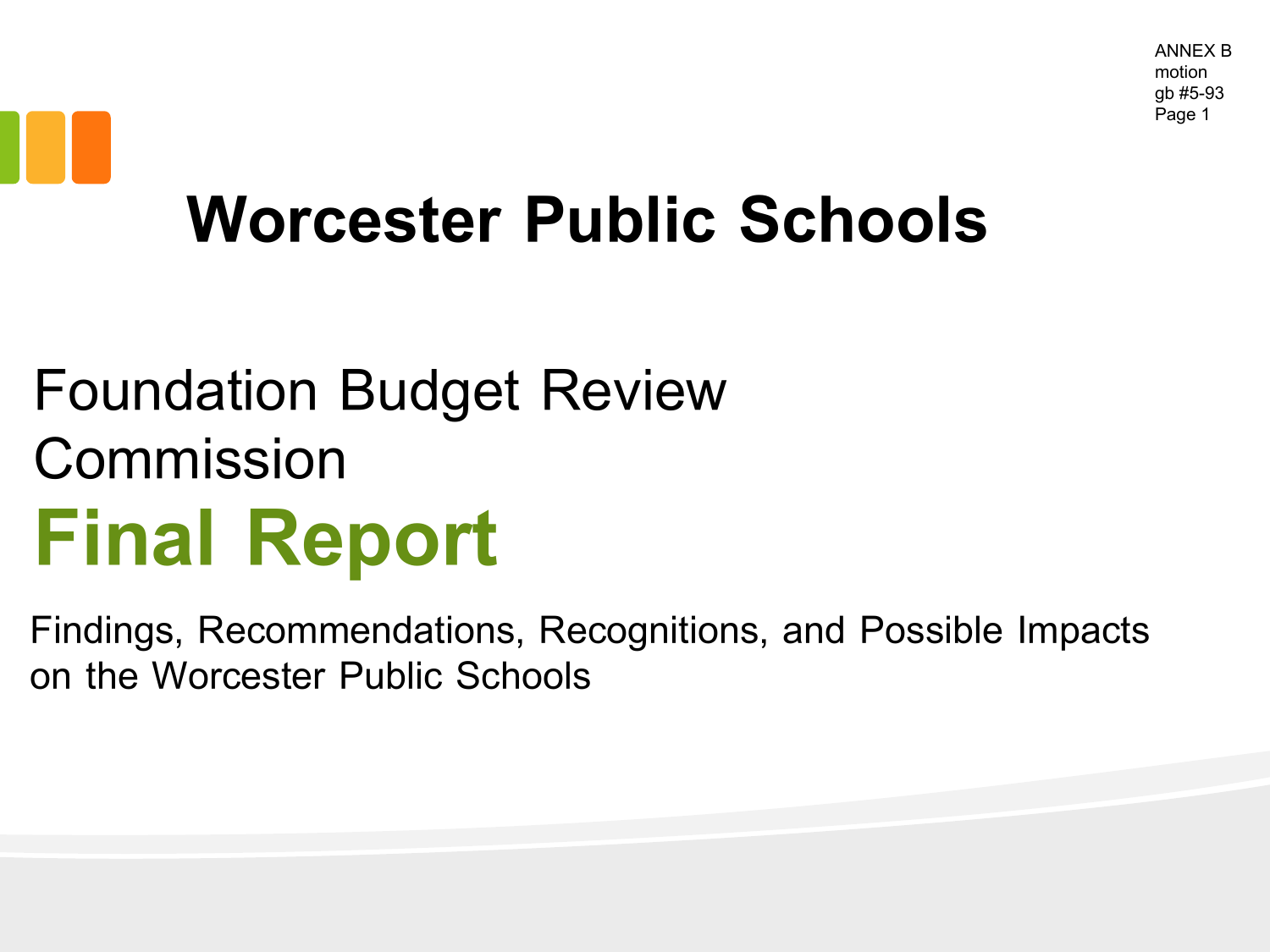## **Legislative Charge:**

- Review Components of the Foundation Budget.
- Seek to Determine and Recommend Measures to Promote Effective Resource Allocation.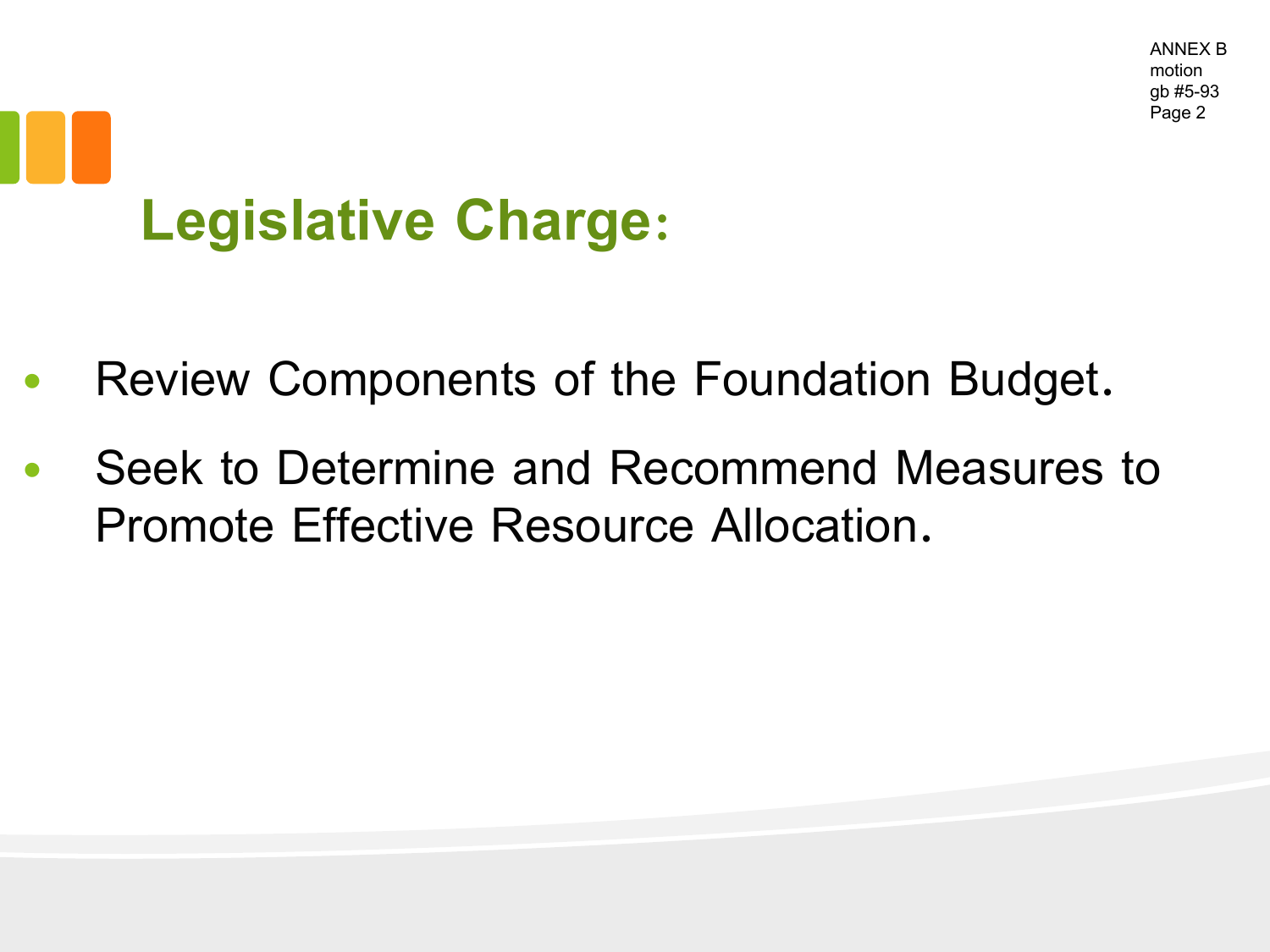### **Process and Method :**

- Conducted Six Public Hearings
	- Worcester provided testimony

- Held Seven Commission Meetings
	- Worcester participated in data collection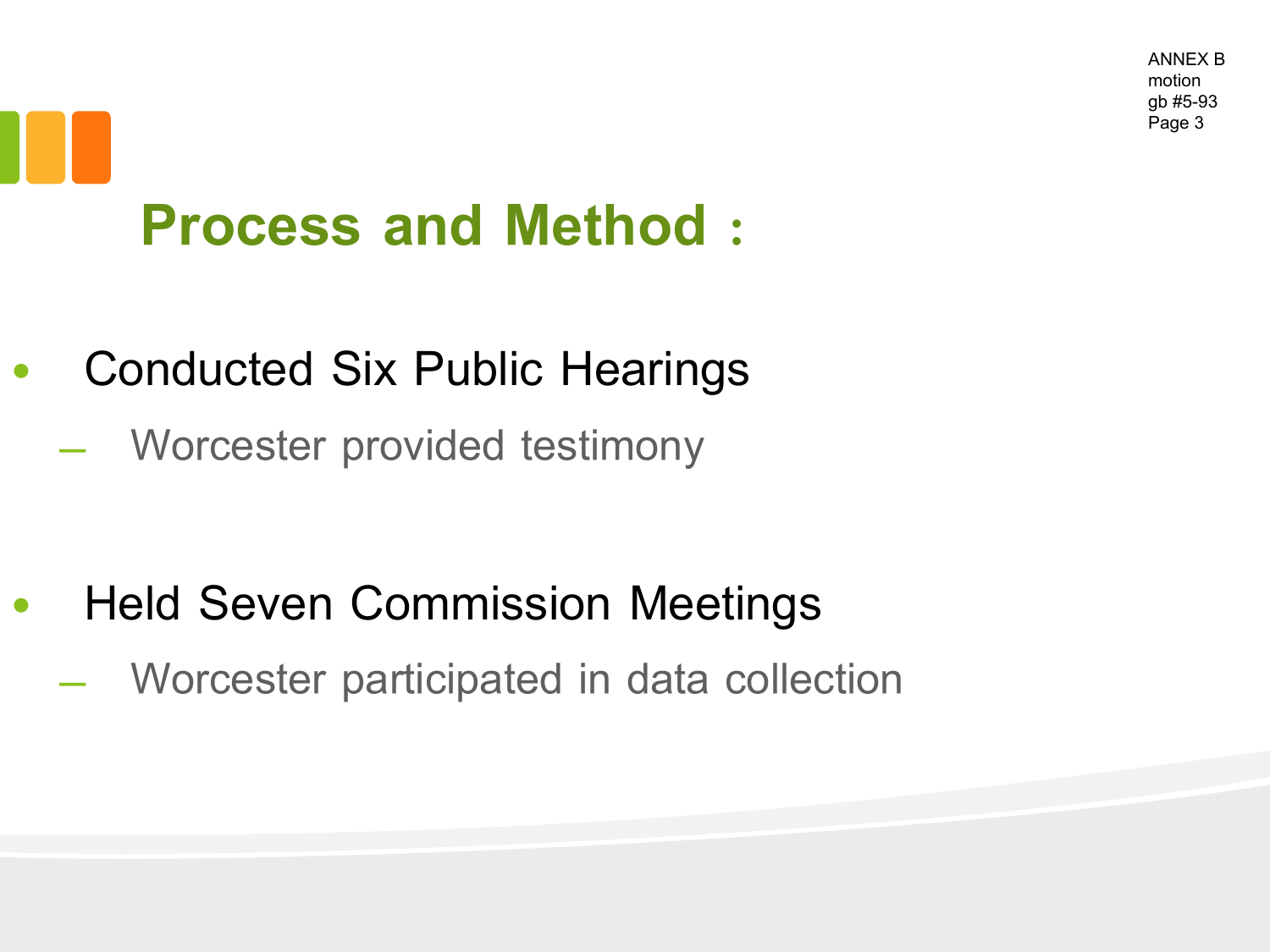#### **Findings and Recommendations:**

- Health Insurance
- Special Education
- English Language Learners
- Low Income Students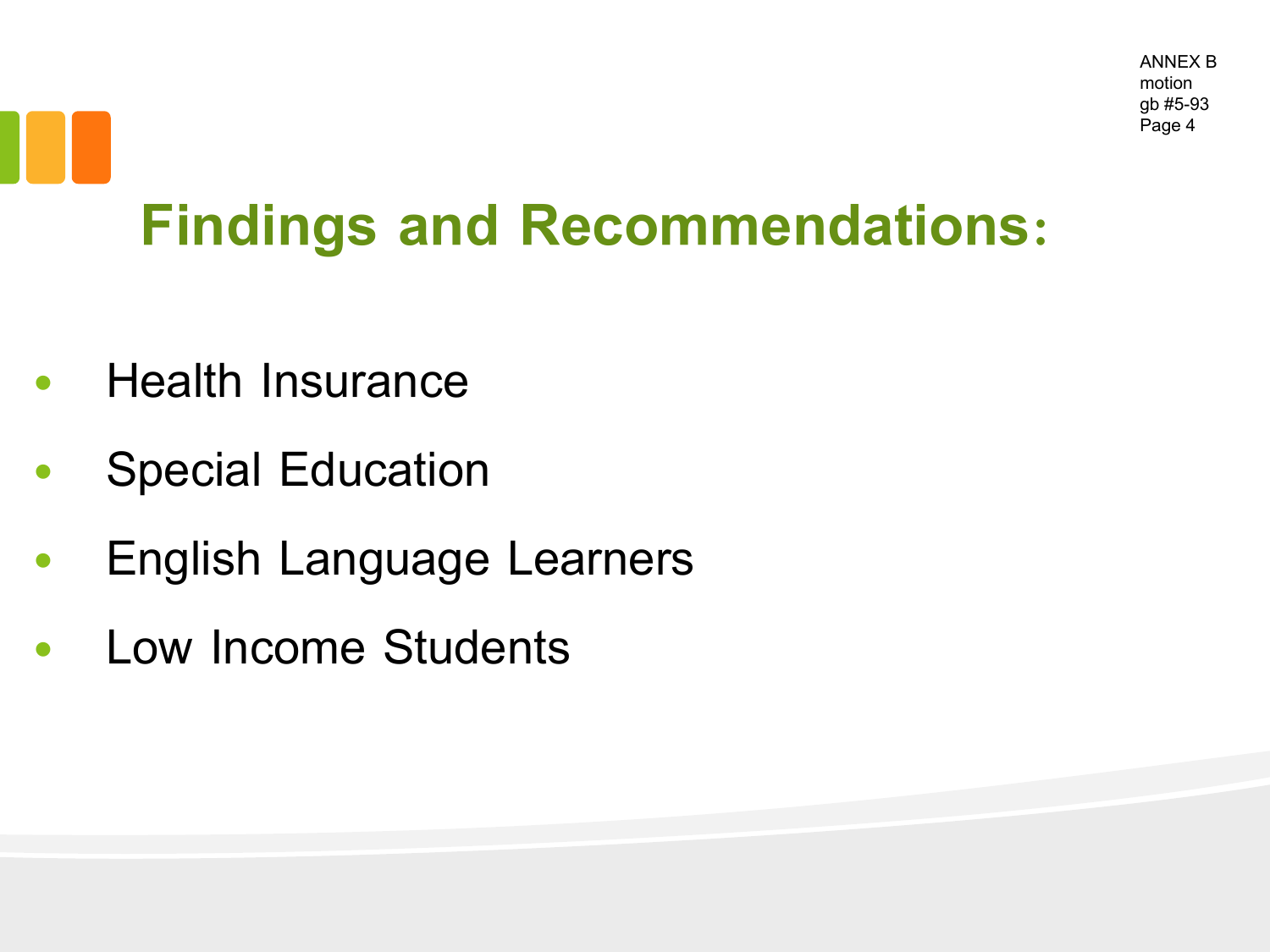## **Health Insurance:**

- Findings: Actual spending "far exceeds" current foundation budget allotment by more than 140%.
- Current formula does not factor cost for retiree health insurance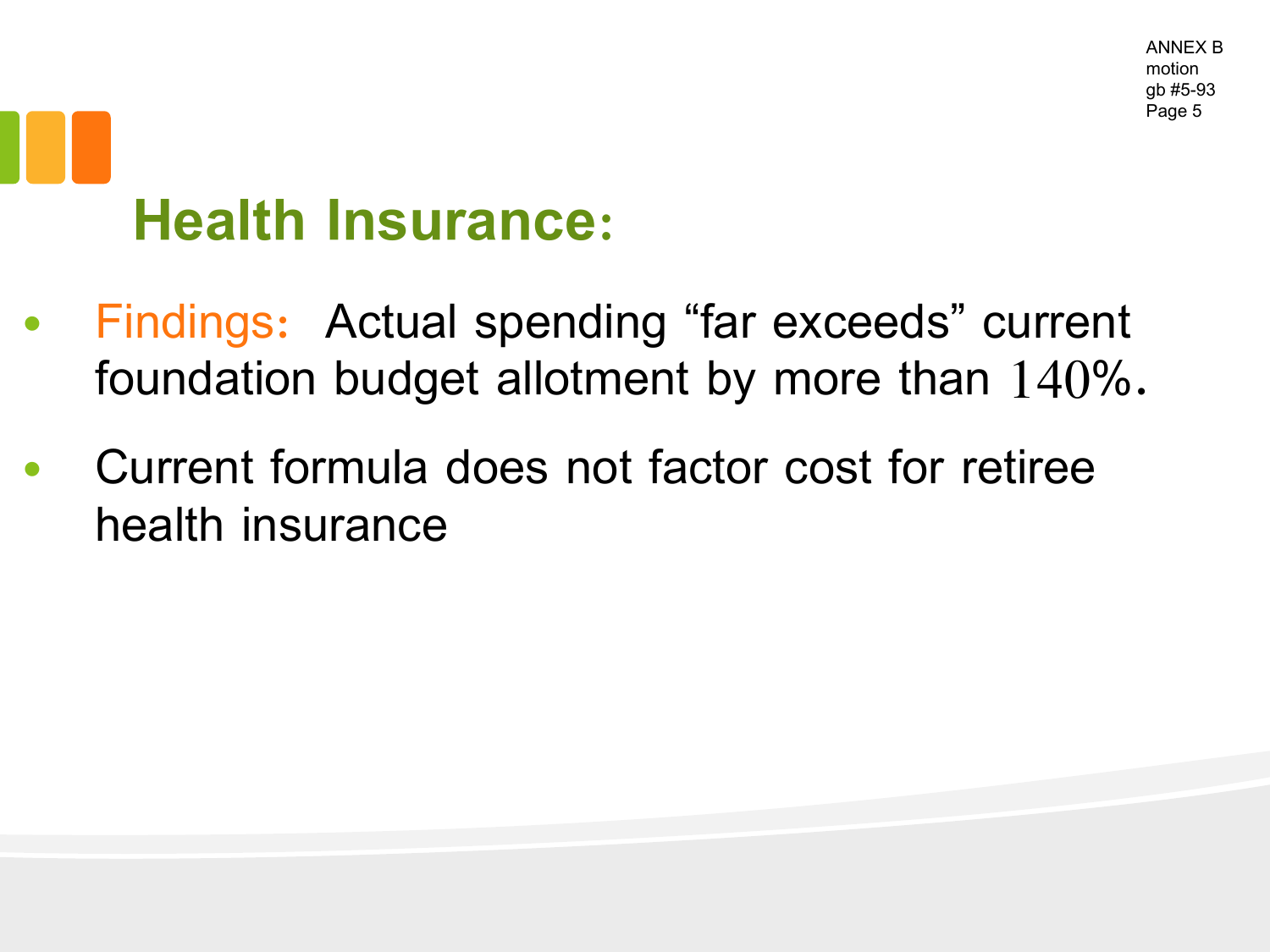## **Health Insurance:**

- Recommendations: Adjust the employee health insurance rate to the average Group Insurance Commission (GIC) rate.
- Add "Retired Employee Health Insurance" to foundation budget.
- Change inflation factor to annual change to GIC rates.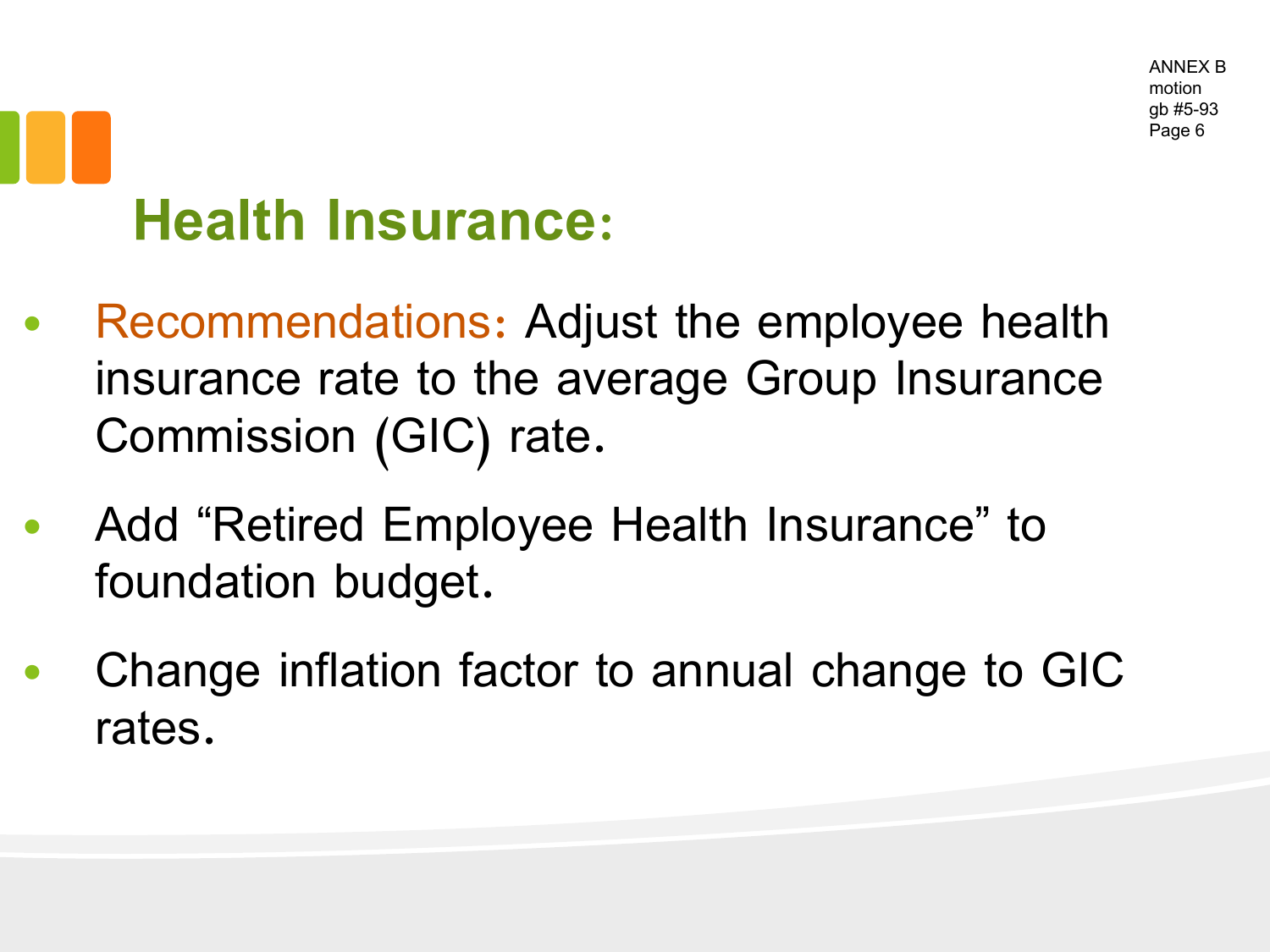ANNEX B motion gb #5-93 Page 7

# **Health Insurance:**

• Worcester Analysis



#### \$29.1 million Gap

- Already Changed Plans
- Already Changed contribution rates
- Already Changed Co-Pays and Deductibles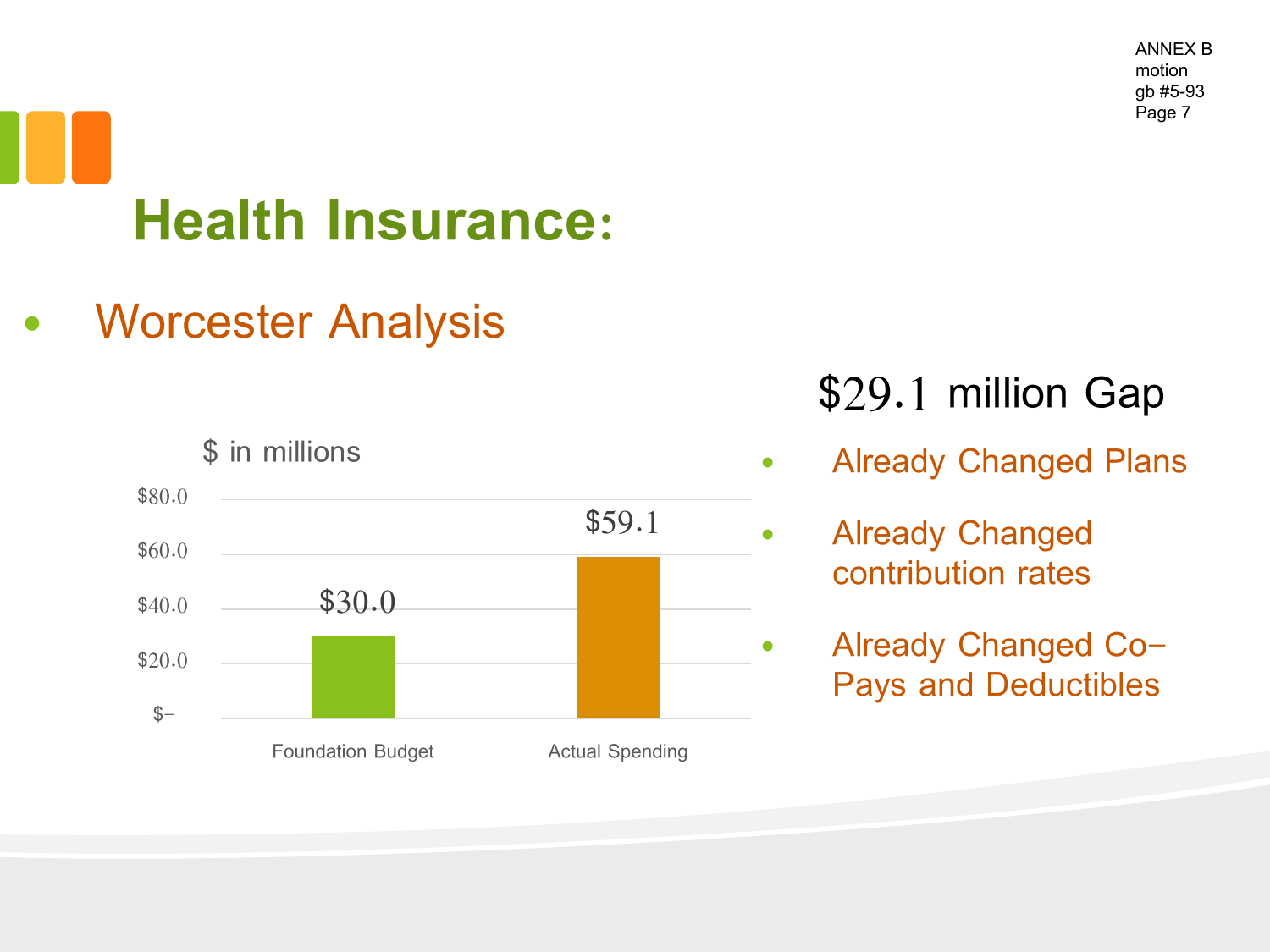- Findings: Districts spend "far more" than the current foundation budget allotment for out-ofdistrict placements by more than 59%.
- The current assumed in-district special education enrollment is less than the actual statewide enrollment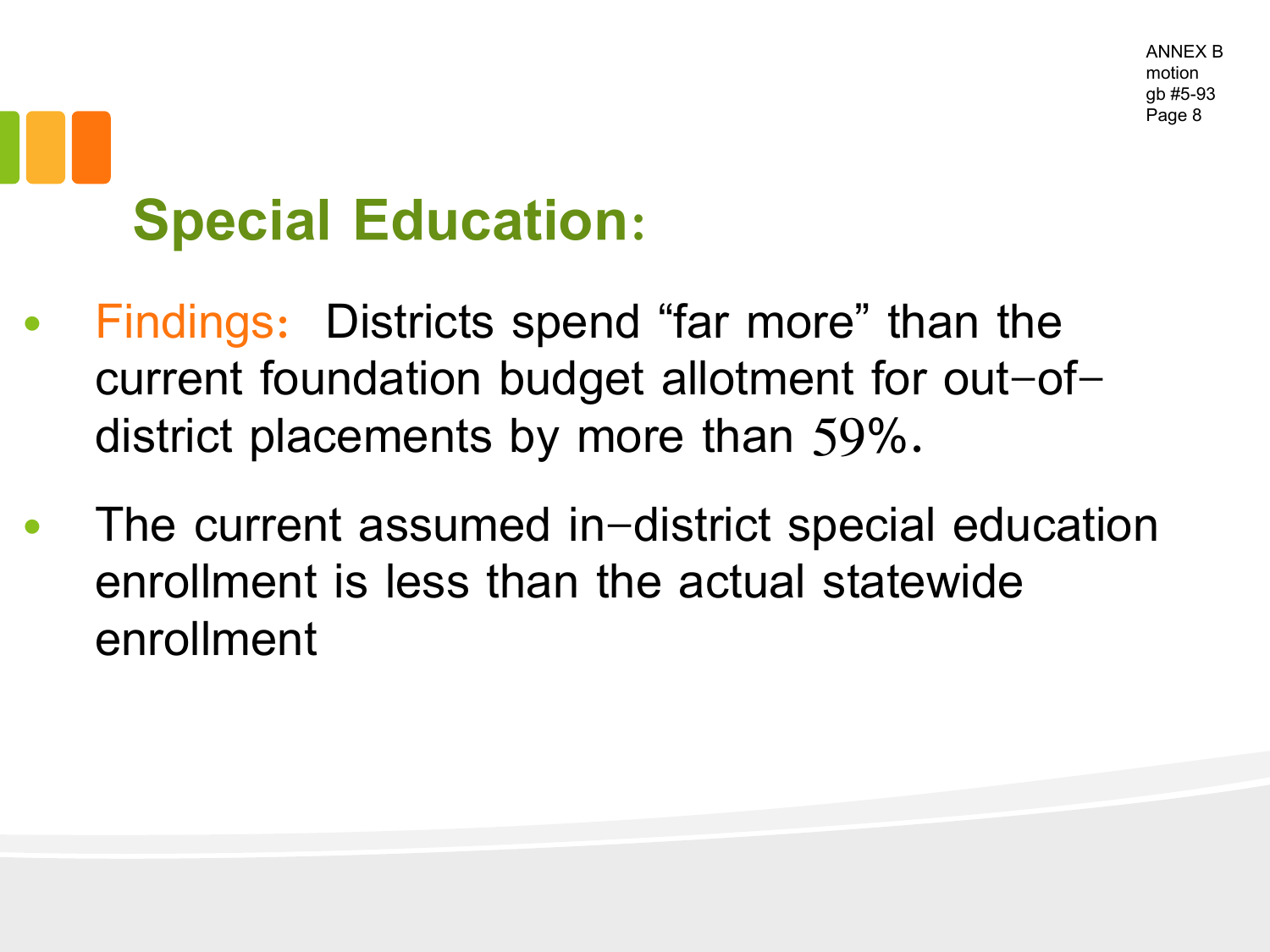- Recommendations: Increase the assumed indistrict special education enrollment.
- Increase the out-of-district cost rate to capture the total costs that districts bear before circuit breaker is triggered.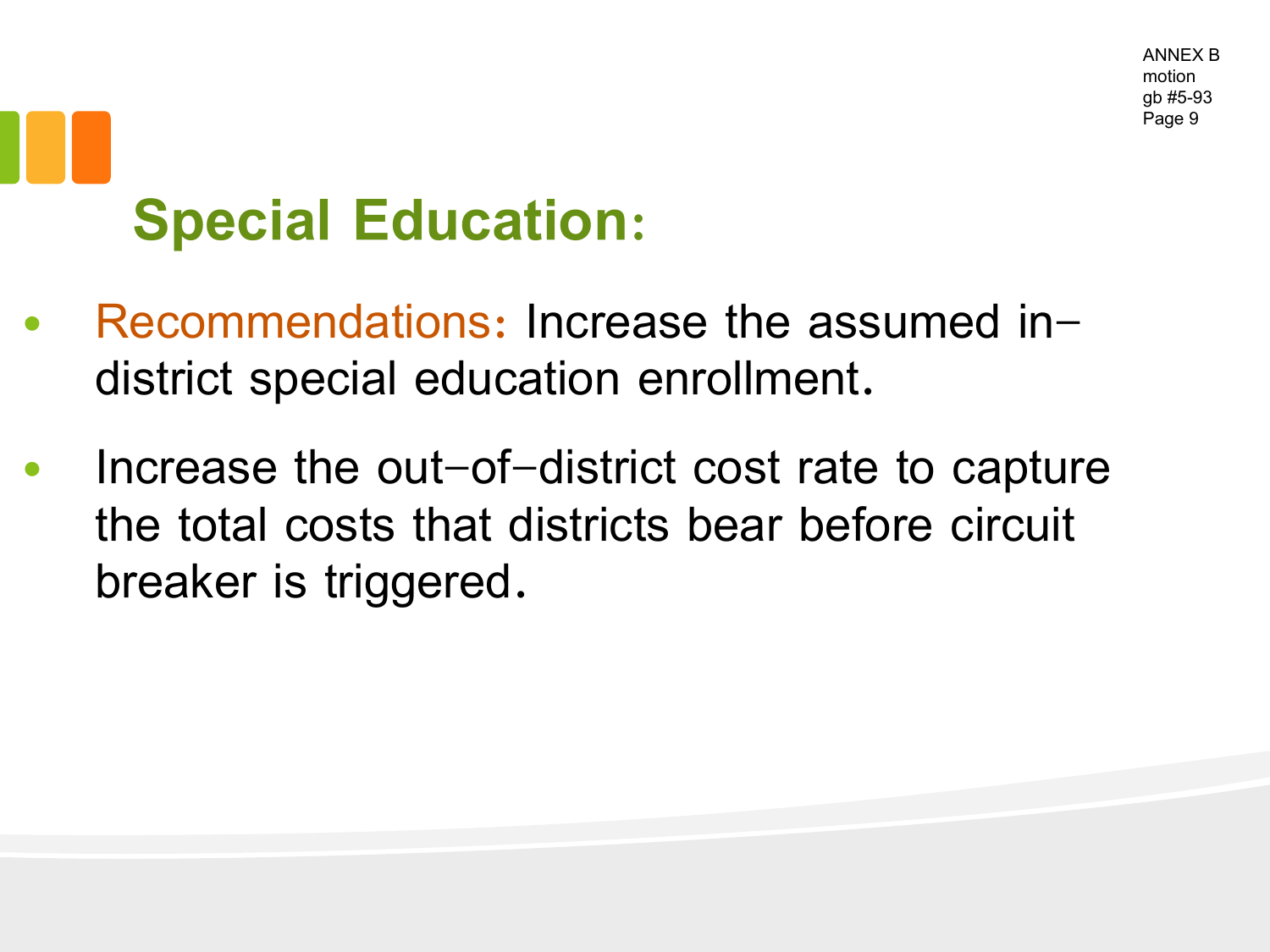Recognition: Average expenditure per pupil exceeds foundation budget, even upon adoption of recommendations, by \$700 million.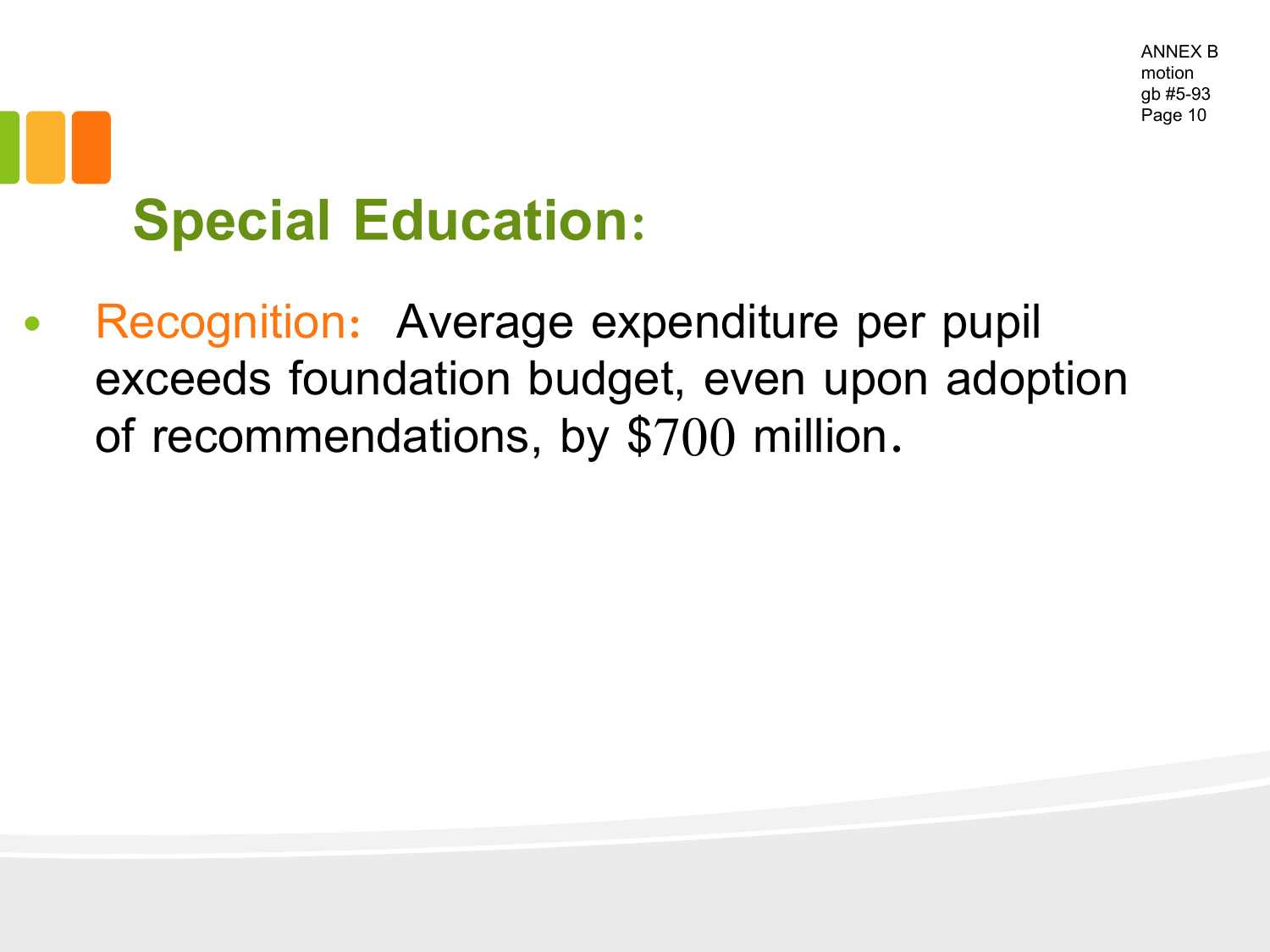• Worcester Analysis



#### \$29.8 million Gap

- Restructured Autism **Services**
- Low Out-of-District **Placements**
- High use of Lower-Cost Special Education Collaborative Programs

\* Excludes employee benefits / fixed charges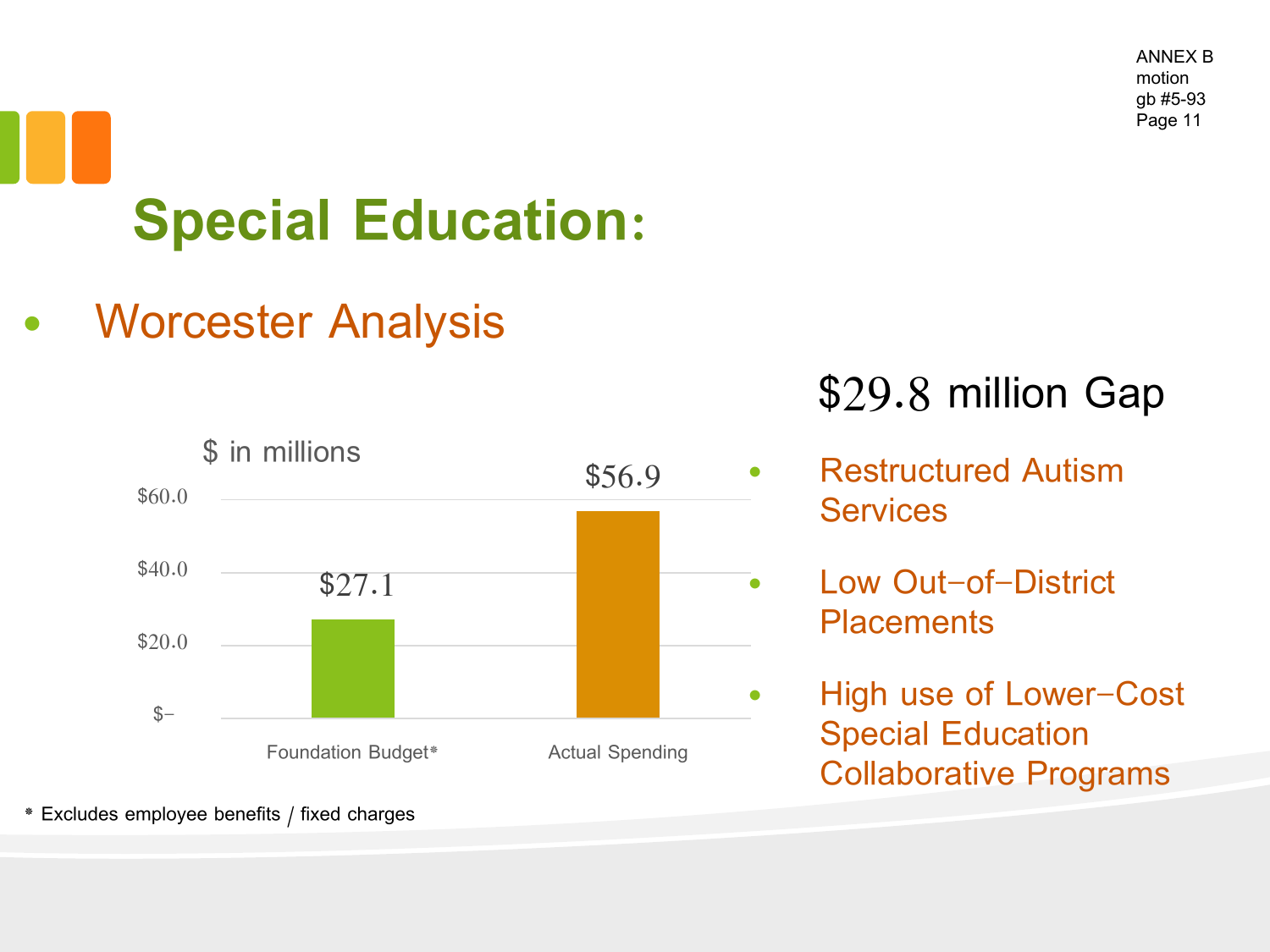#### **Current Foundation Budget Gaps :**

#### Worcester Analysis

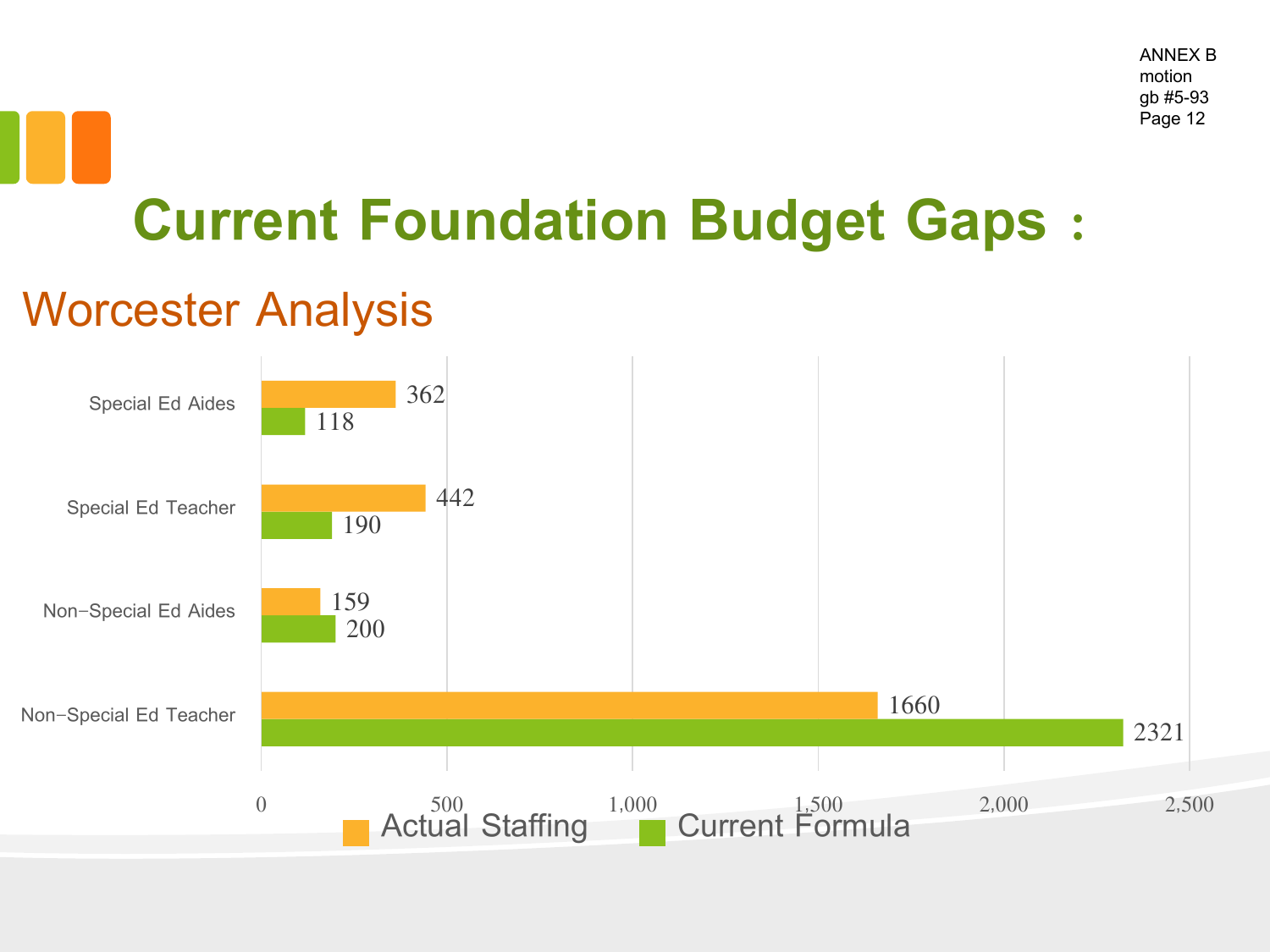#### **Current Foundation Budget Gaps :**

#### Worcester Analysis

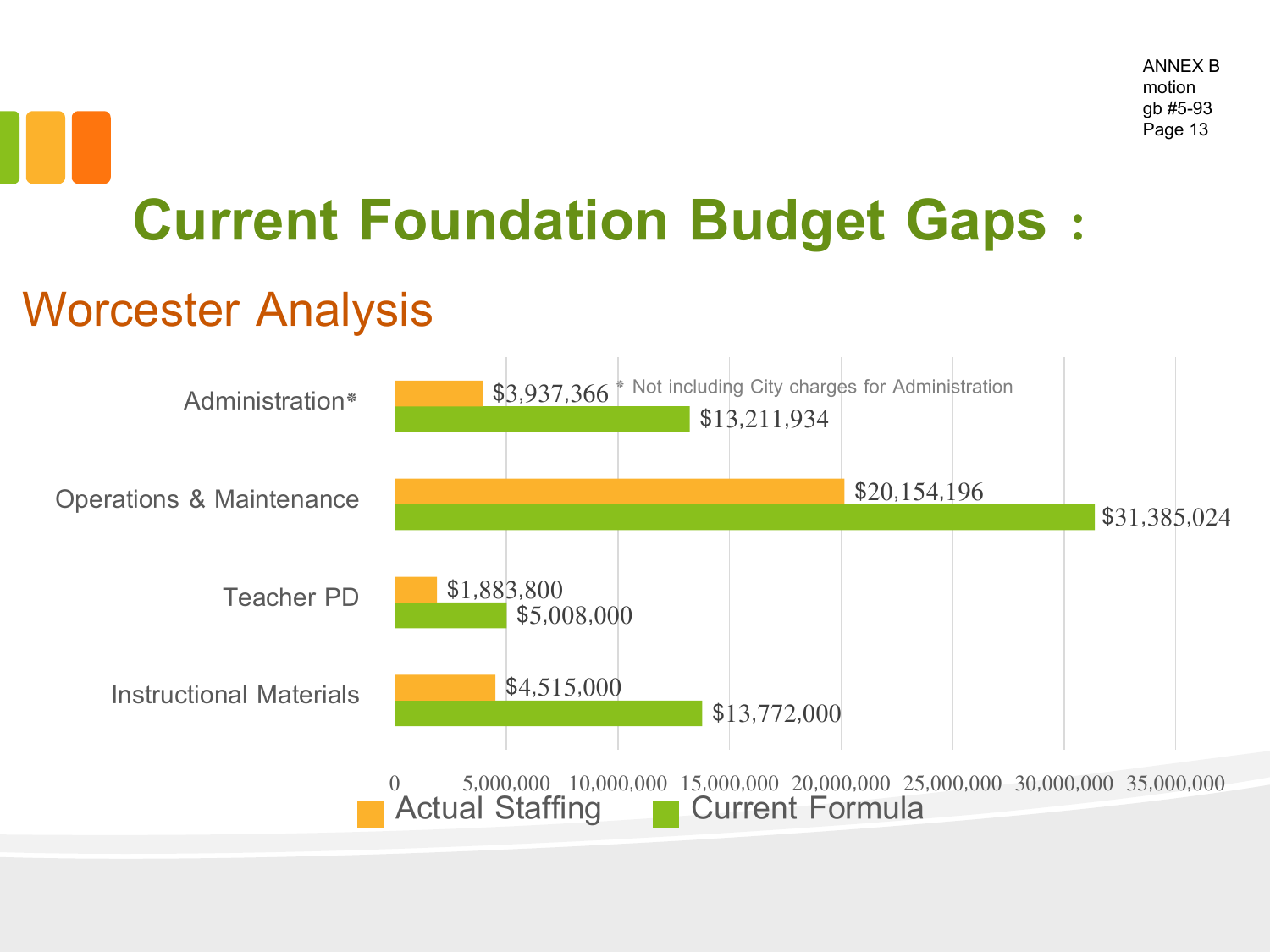### **English Language Learners:**

- Findings: Current per pupil rate differential "presents a challenge to the effective provision of services" to ELL students.
- No additional funds are provided to ELL students in vocational-technical programs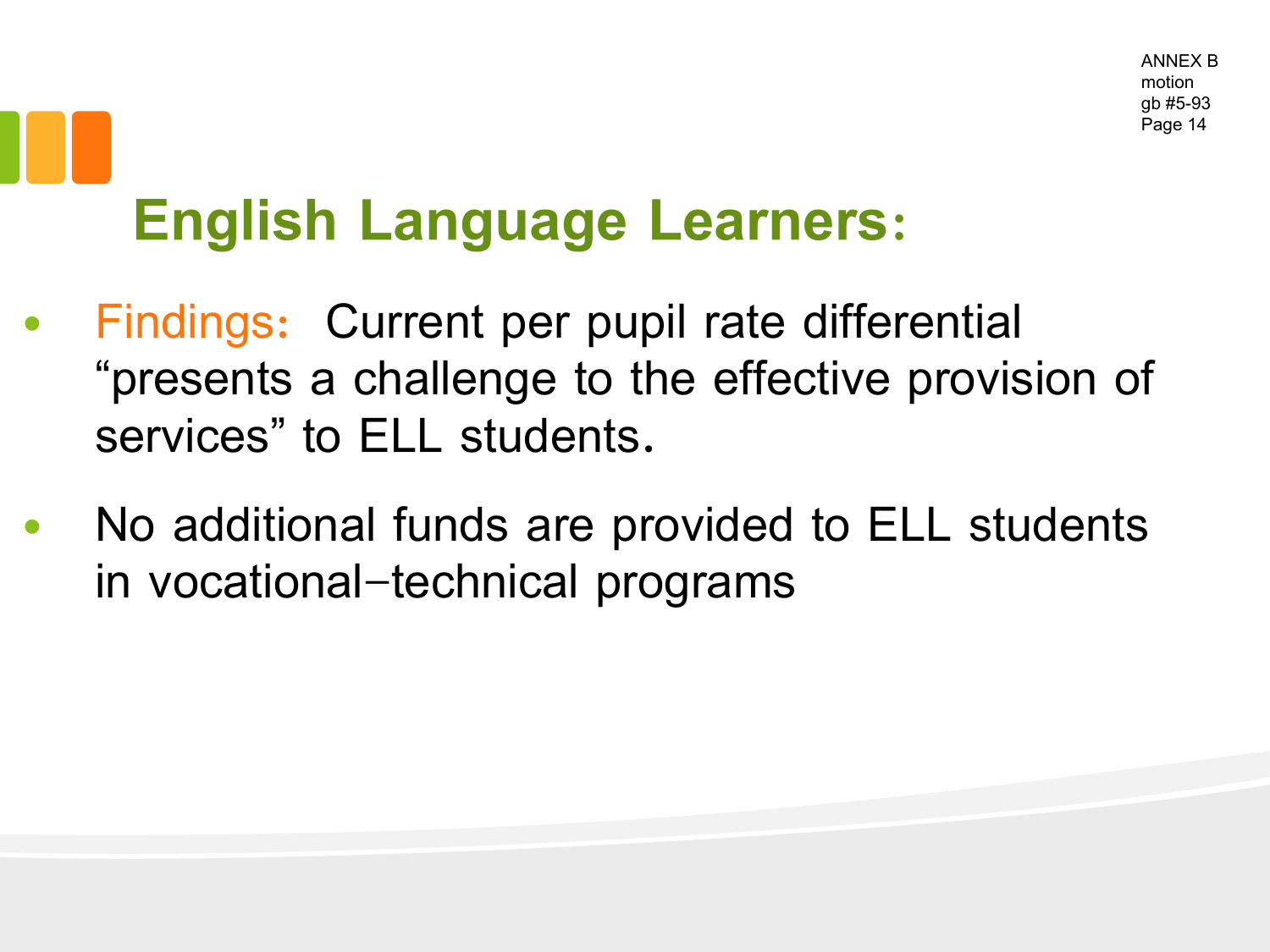#### **English Language Learners:**

- Recommendations: Convert the ELL funding from a base rate to an increment onto the base rate.
- Apply increment to vocational school ELL students.
- Increase the increment for all grade levels, including high schools to current middle school increment of \$2,361.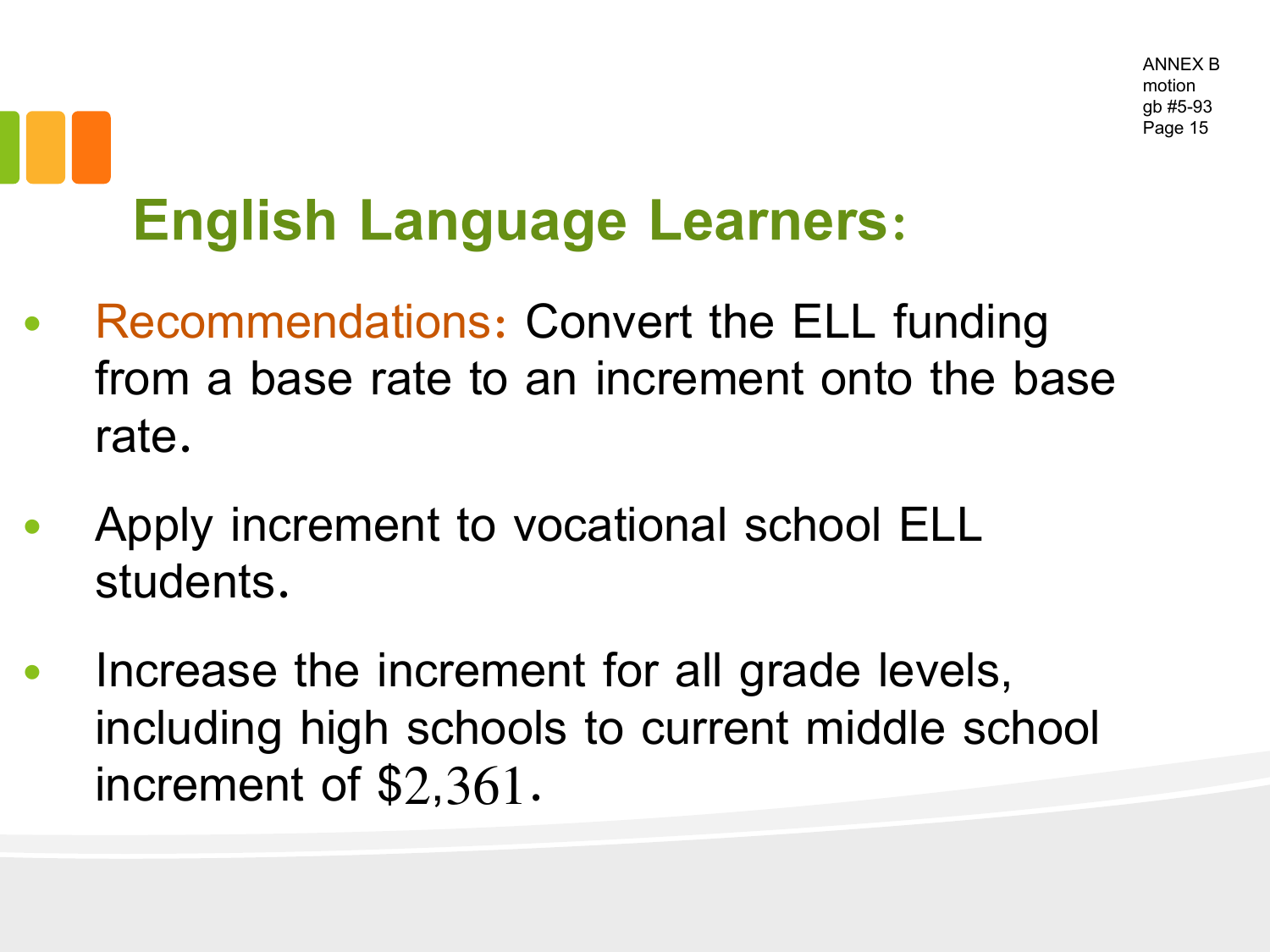ANNEX B motion gb #5-93 Page 16

### **English Language Learners:**

#### • Worcester Analysis



\$5.0 million additional funds

• Add increment of \$2,361 to each base category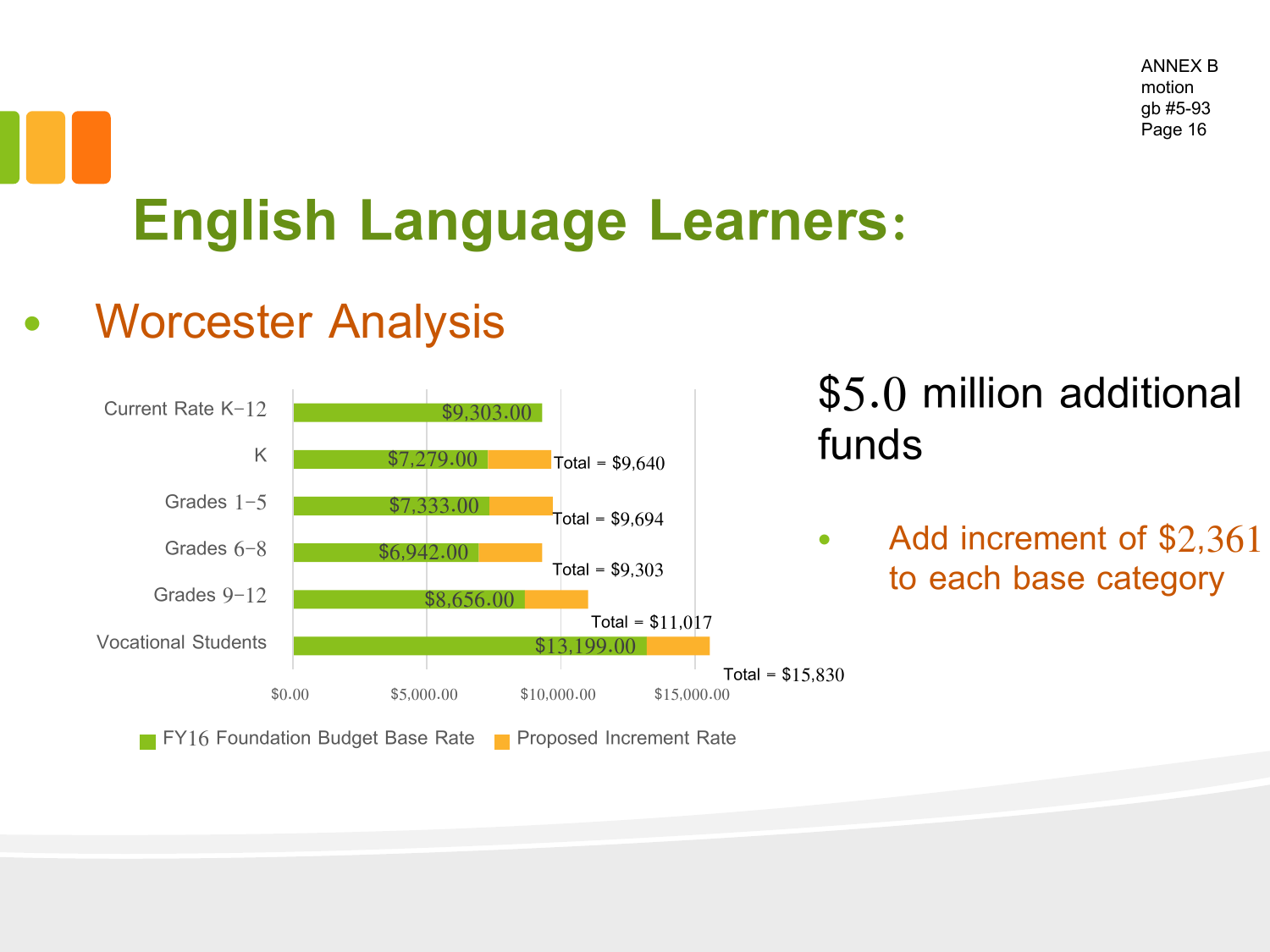• Findings: Successful turnaround efforts included extended school day/year, addressing social and emotional needs, instructional improvement, targeted class size reduction for highest need populations, and Full Day K and Full Day Pre-K.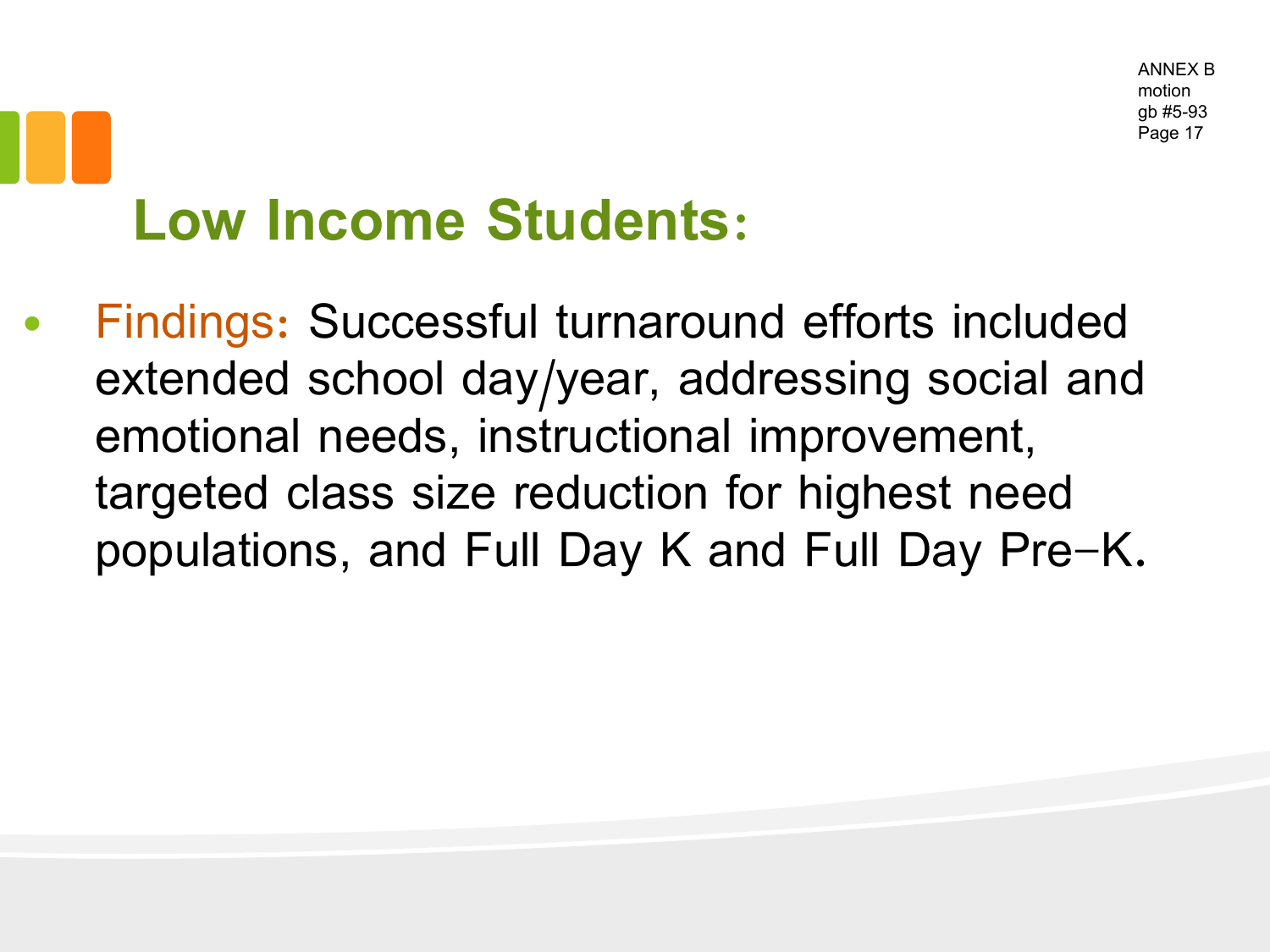- Findings: Mass Budget and Policy Center report identified \$1,300 per student for wraparound services.
- Worcester "presented evidence" that turnaround plans cost \$2,000 per student.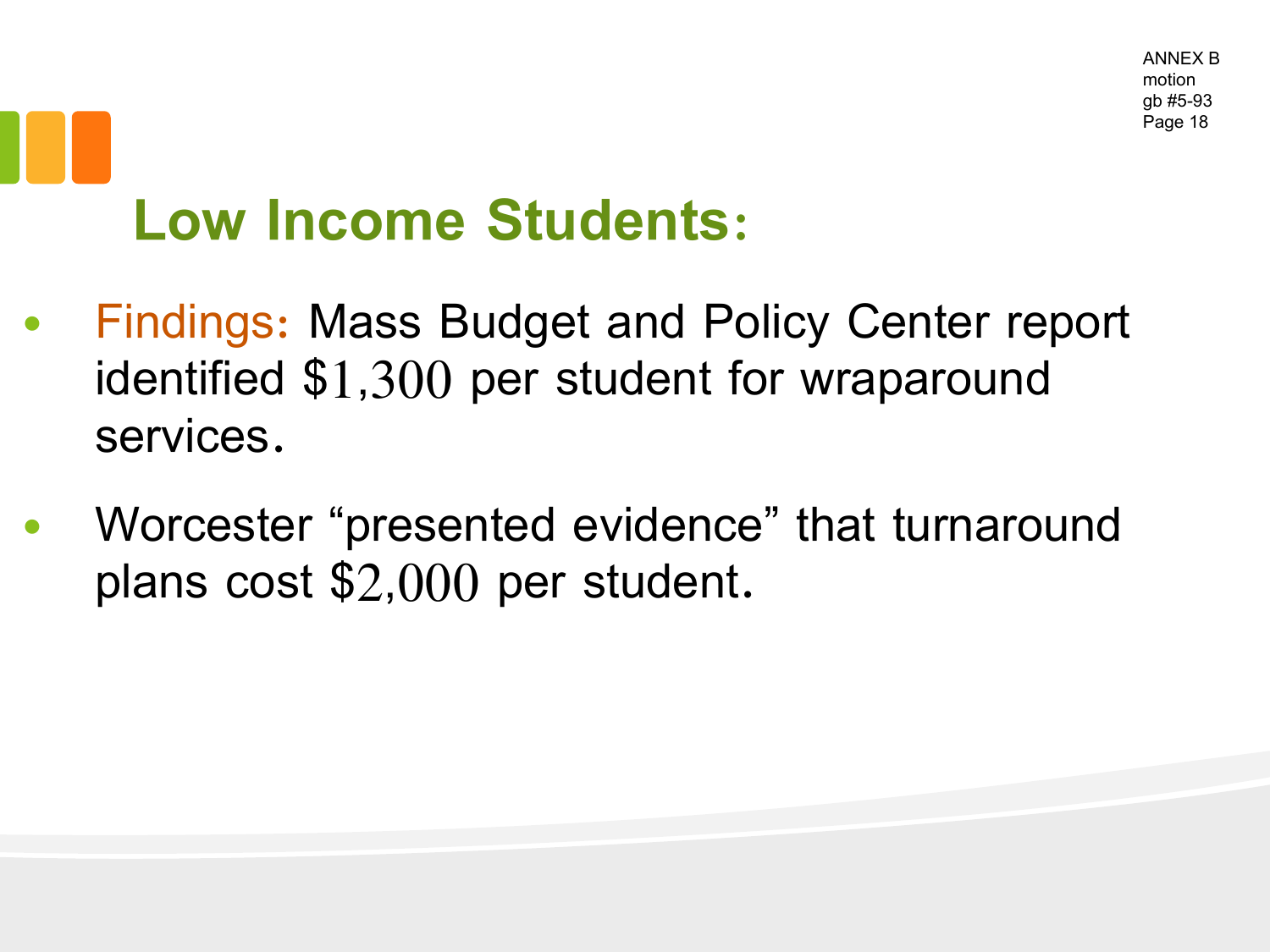- Recommendations: Increase increment for districts with concentrations of high low income students.
- Ensure new "economically disadvantaged" definition properly and accurately count all economically needful students.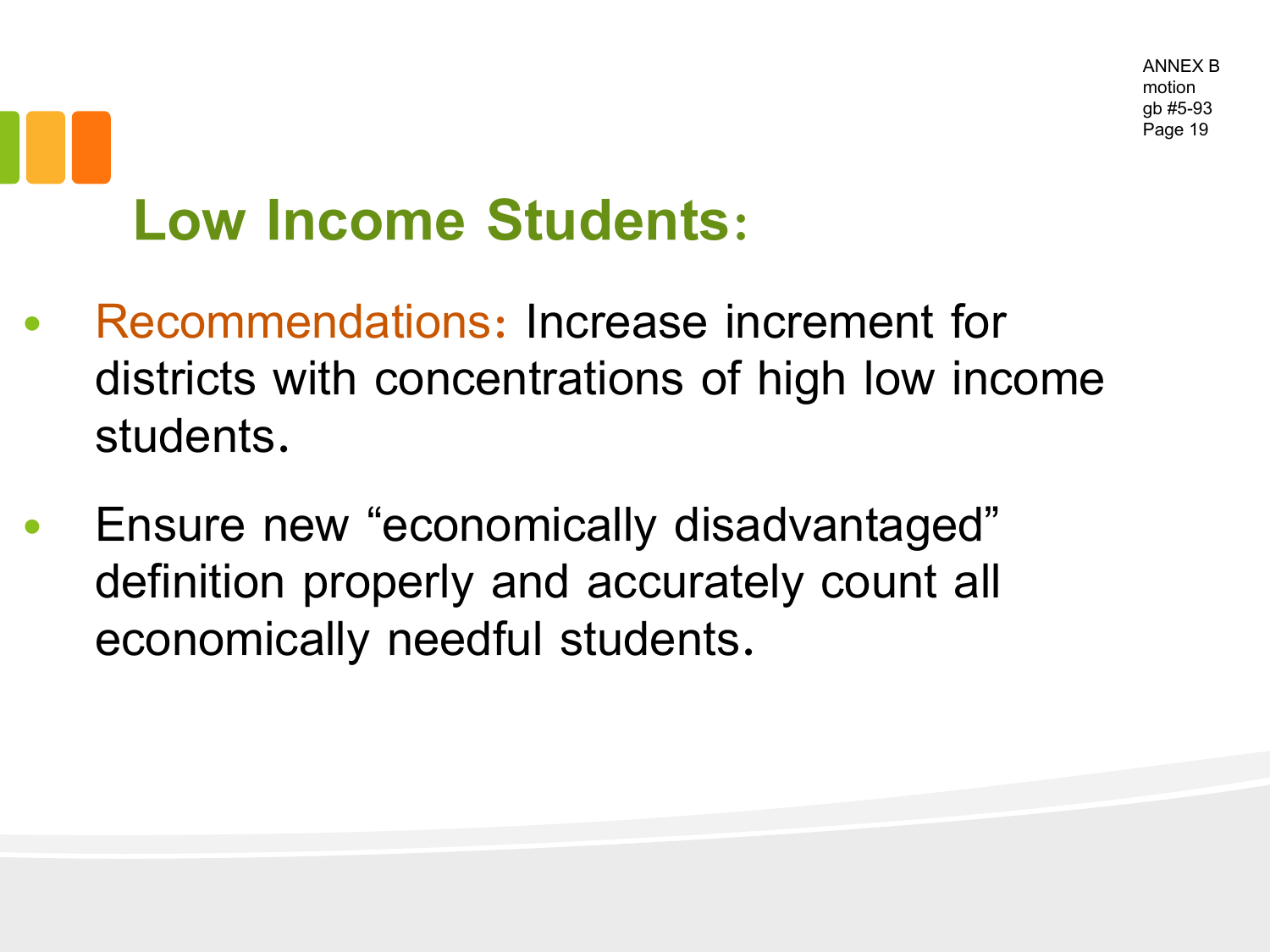- Recommendations: Leave the exact calculation of each increment to legislative action.
- Require each district to post a plan on-line, about how it will use the funds calculated in the ELL and low income allotments to serve the intended populations.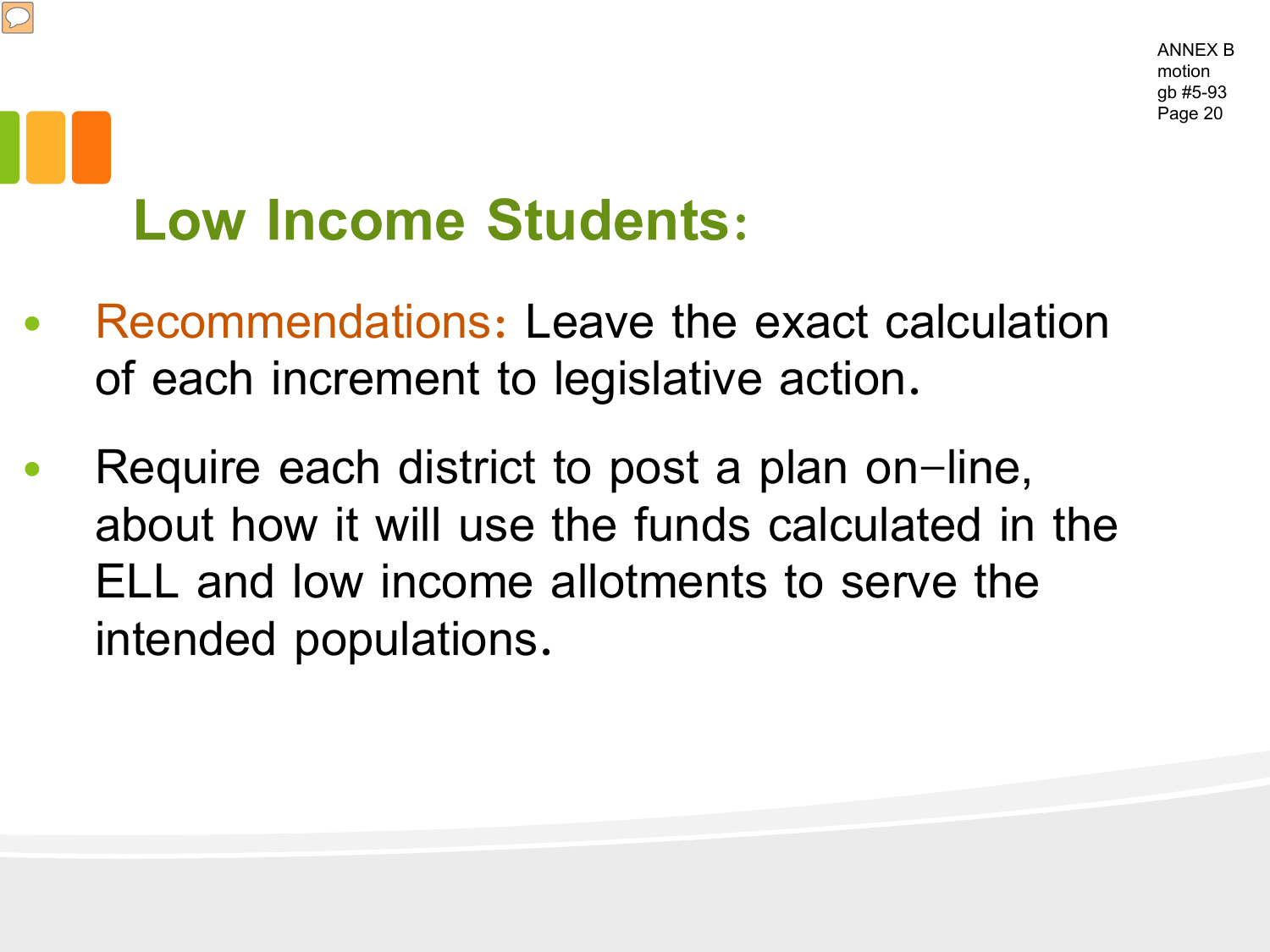ANNEX B motion gb #5-93 Page 21

# **Low Income Students:**

#### Worcester Analysis

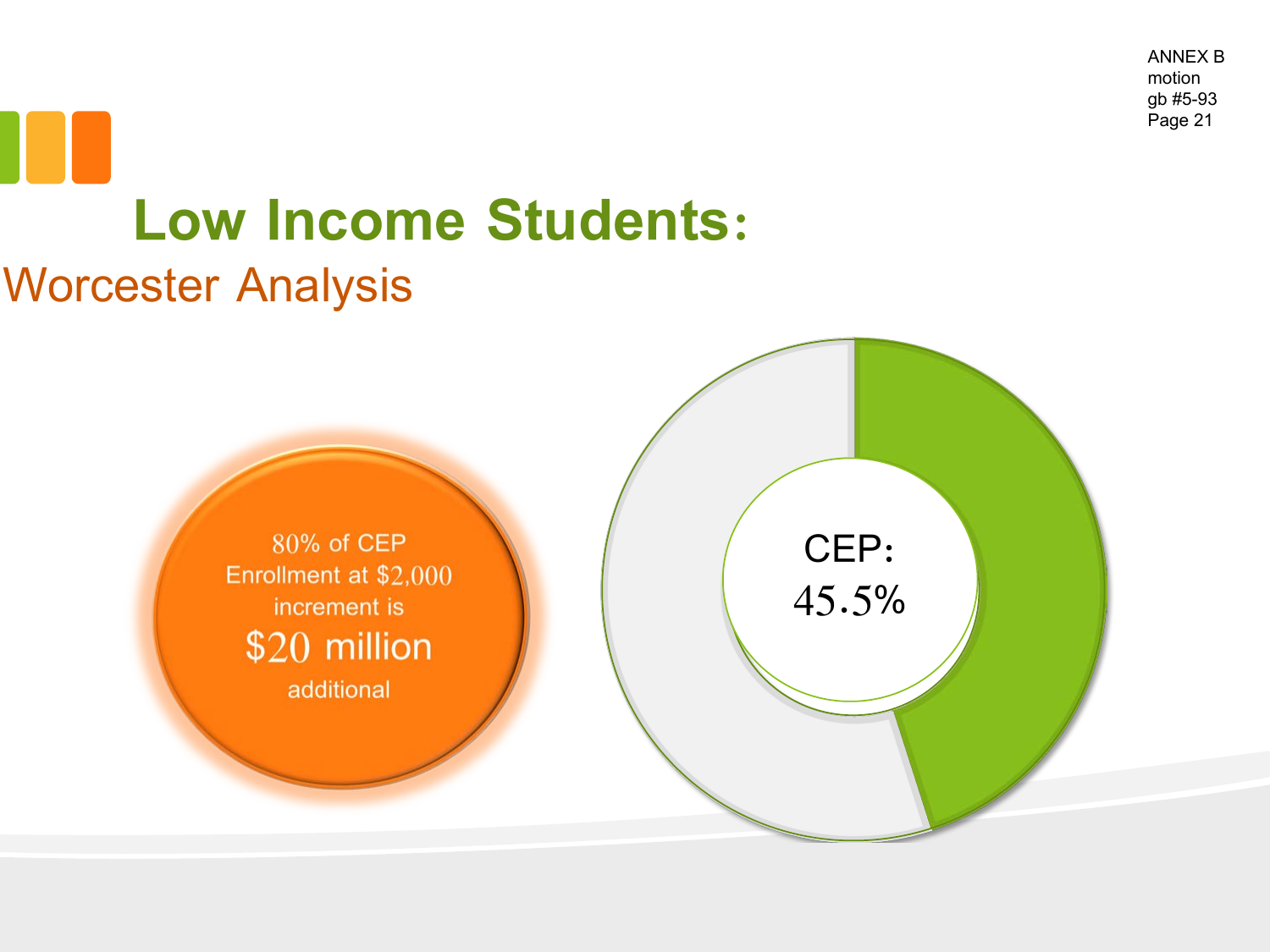ANNEX B motion gb #5-93 Page 22

## **Inflation Factor:**

Recognition: In 2010, the state used a lower inflation number (3.04%) from a different quarter than the quarter required by statute (6.75%).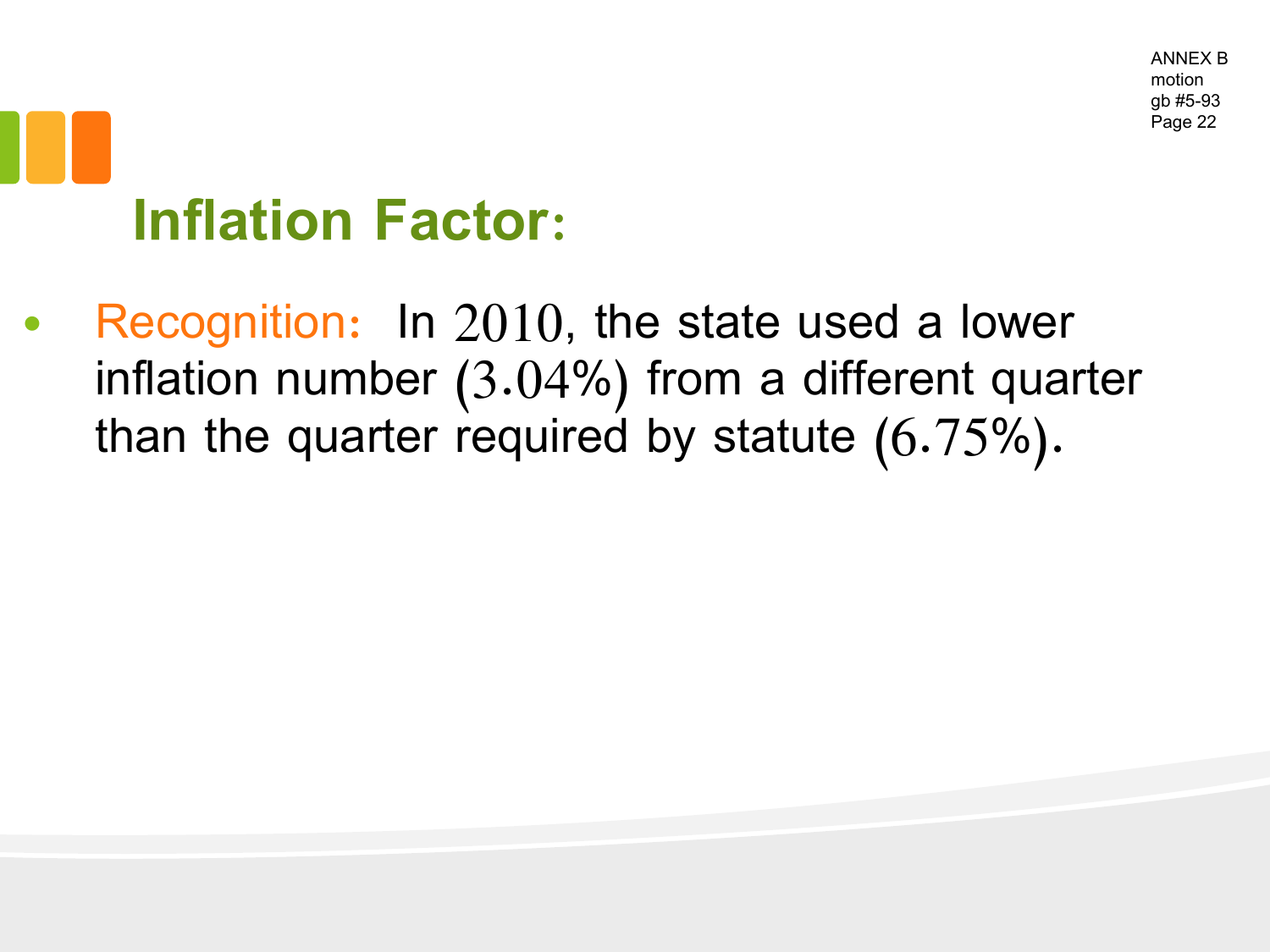#### **Efficient & Effective Resource Allocation**

- Data Collection Recommendation: Establish data collection system that tracks funding for ELL and low income students.
- Establish data collection and reporting system that allows greater access to school-level expenditures and data across districts.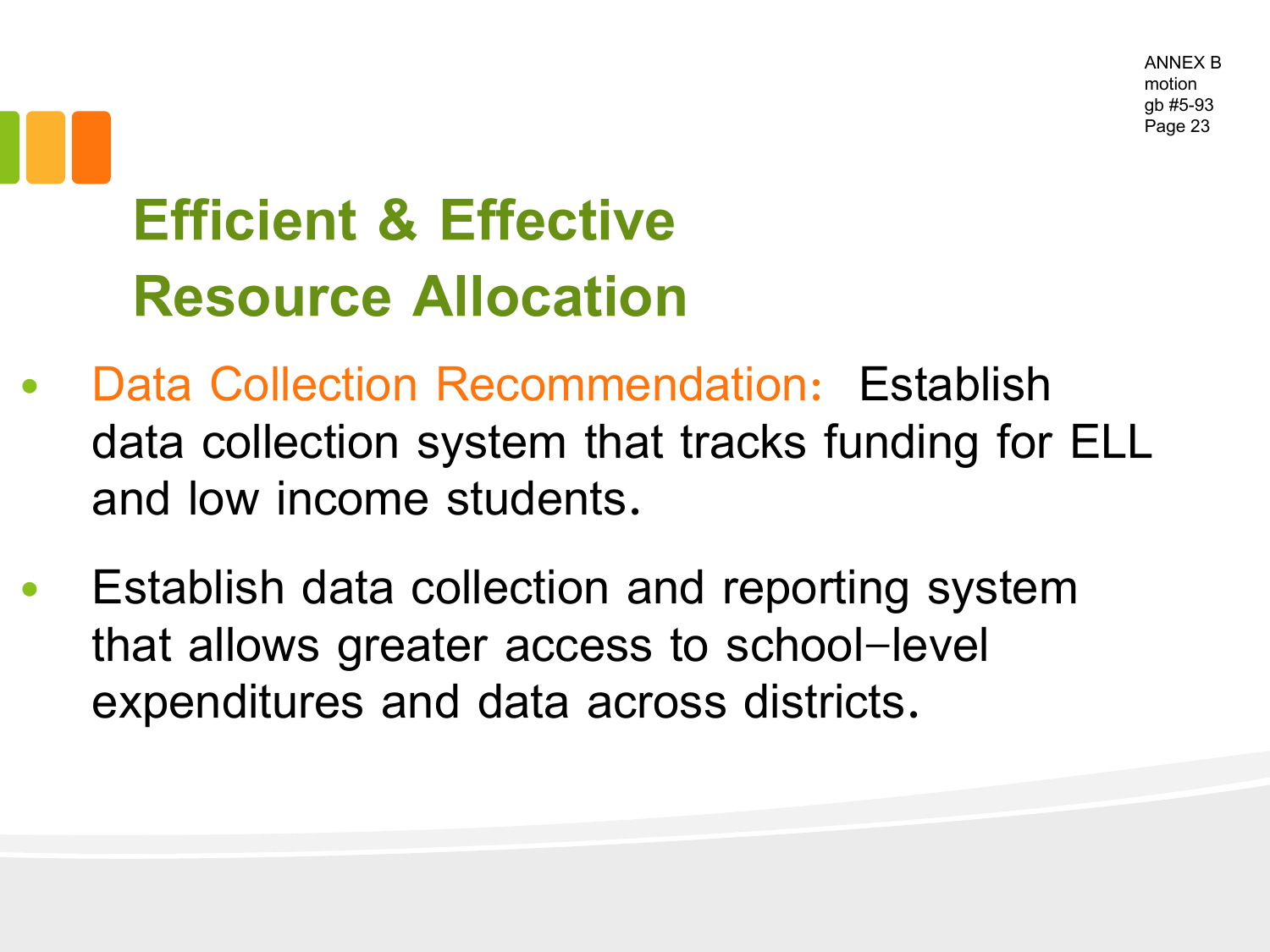#### **Efficient & Effective Resource Allocation**

• Stakeholder Data Advisory Group : DESE and EOE create a stakeholder advisory committee to promote effective resource allocation decisions at local level.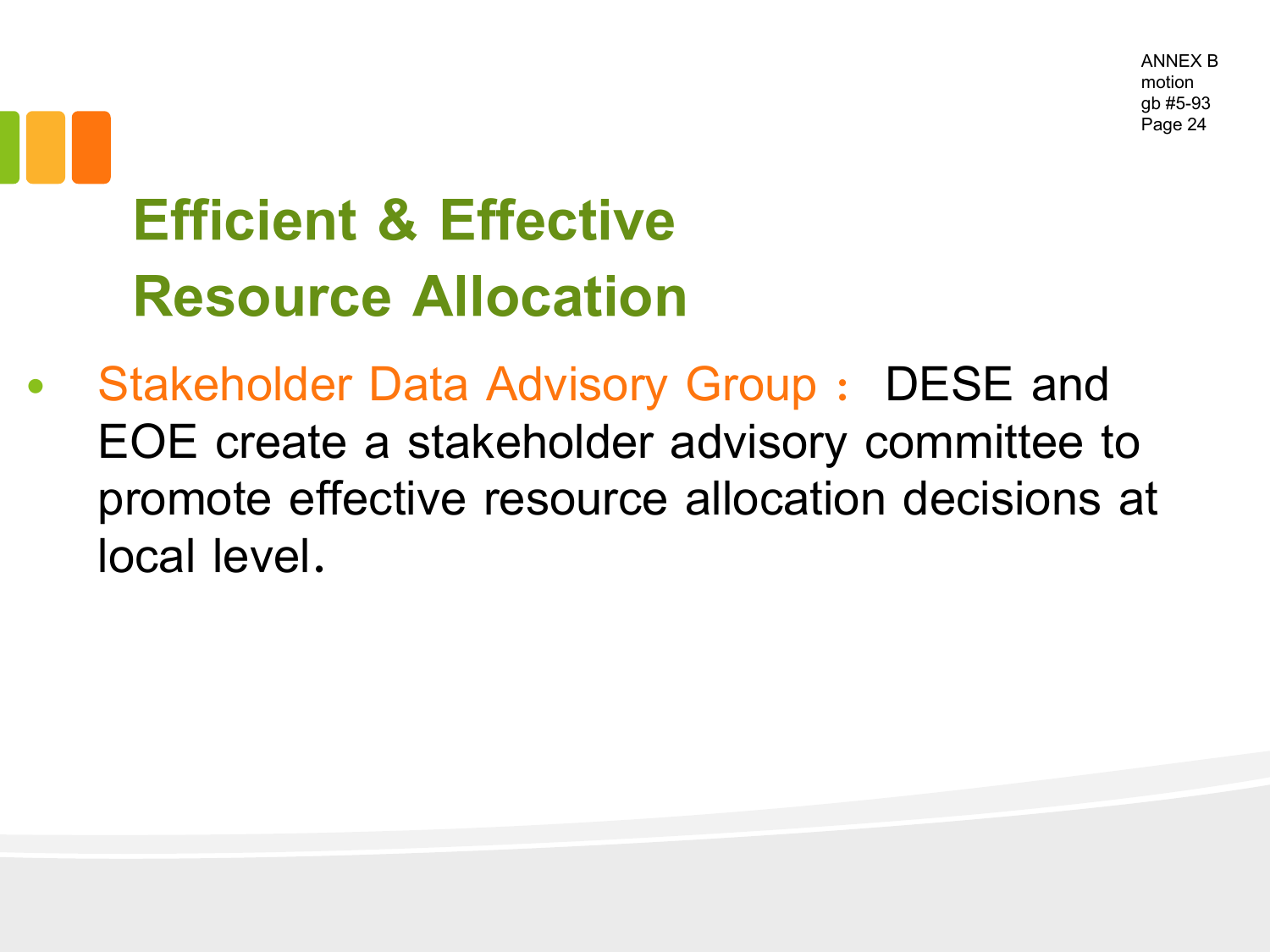# **Early Education**

• Recommendation: Encourages Legislature to incorporate best practices of Preschool Expansion Grant pilot program and other early education programs as it rolls out to provide these services more widely.